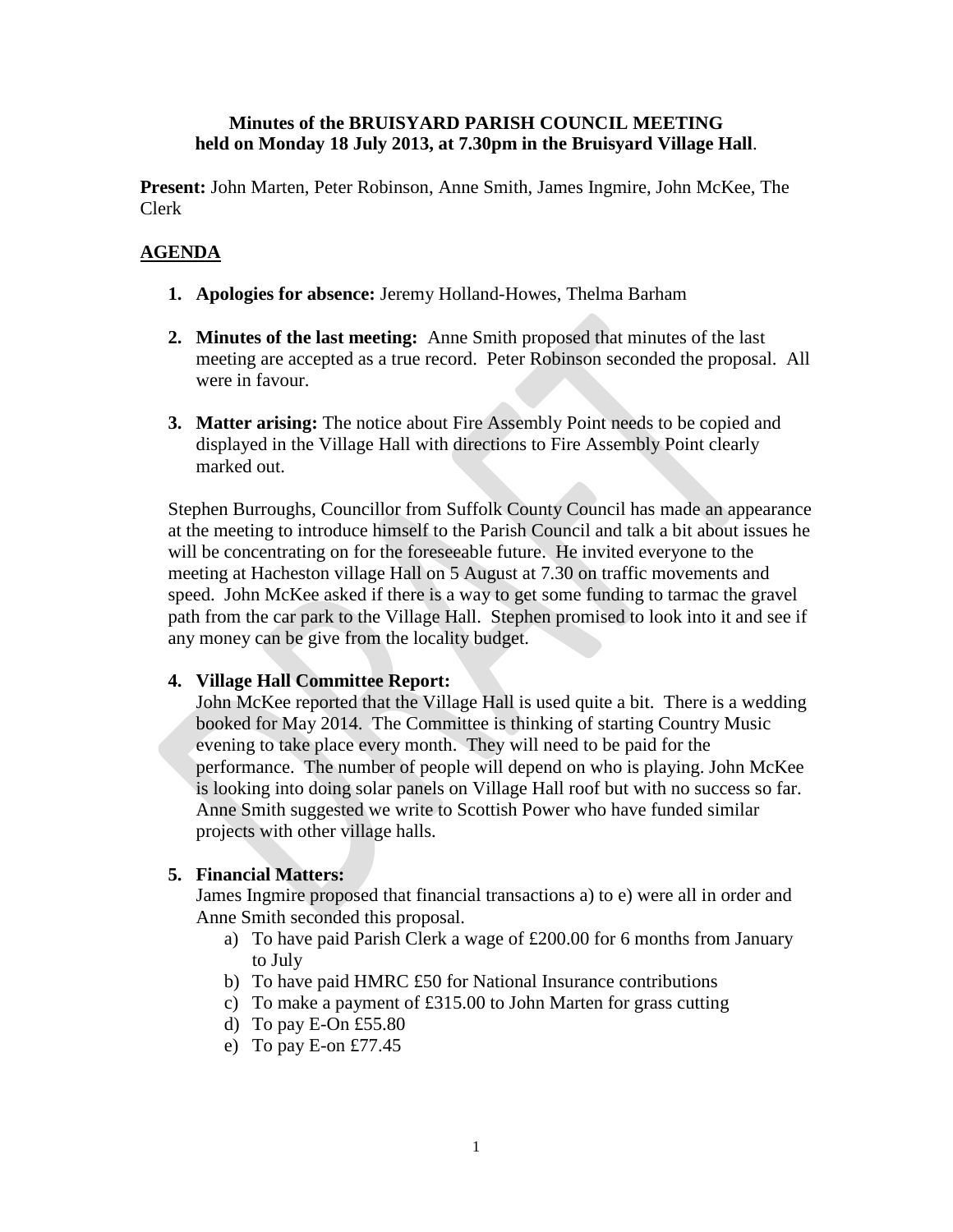- **6. Park:** Grass has been cut a lot and it has been growing a lot. John Marten will keep an eye on it. The Council has thanked John McKee for cutting the hedge.
- **7. Play area:** someone came out to have a look at the area. There are 15 metres from the grass to the bench by the gate. We need a grant to cover the cost of the equipment. There are a number of options which will need to be costed. We need something to cater for small children (swings, slide, see-saw) and for slightly older children (climbing frame). There is money designated in Parish Council account £250.00. Also there is £2500.00 in Place Base. Bruisyard Social Amenities fund has £2800. John Marten will bring catalogues to the next Parish Council meeting.
- **8. Dog fouling around village and parish park:** There is a lot of dog fouling going on in the Village. Installation of dog bins was previously considered but was deemed too expensive. It has been suggested that we need to get a price for a dog bin for the park at least as it is a public area. The Clerk has been asked to contact Suffolk Coastal District Council to get the price of a dog bin. As for the rest of the village the residents will have to be considerate and scoop up after their dogs. Perhaps we should consider signs on the Village Notice Boards to ask people to tidy up after their dogs.
- **9. Roadside grass at Low Road:** Some residents of the village have been remarking that the grass is cut too short. If some residents have an issue with the grass being cut too short they should take it up with the resident of the house on Low Road who cuts it too short.
- **10. Speeding along Church road at 30mph limit:** Councillor Burroughs has touched upon it in his report and he will look into it.
- **11. Date of the next meeting**: Monday 9 September.

### **12. Any other business:**

Maria Langlois, a resident of Bruisyard, had the understanding from the minutes of the PC meeting held on 24 January 2011, item 3, that James Ingmire had been monitoring her movements and asked on what grounds he had for doing so. The council has assured her that at no time had monitoring taken place. Following remarks by some of the residents of the village that the property, 4 Vicarage Cottages, appears to be empty a lot of the times and James Ingmire had agreed at the previous meeting to check if anyone was living there. It turned out the property was occupied and which James reported this to the Council.

John McKee has suggested that as of the next Council meeting in September we should always record the following on the minutes of the meeting: Councillors who are present, Councillors who are absent without the apologies and Councillors who are absent but who sent apologies.